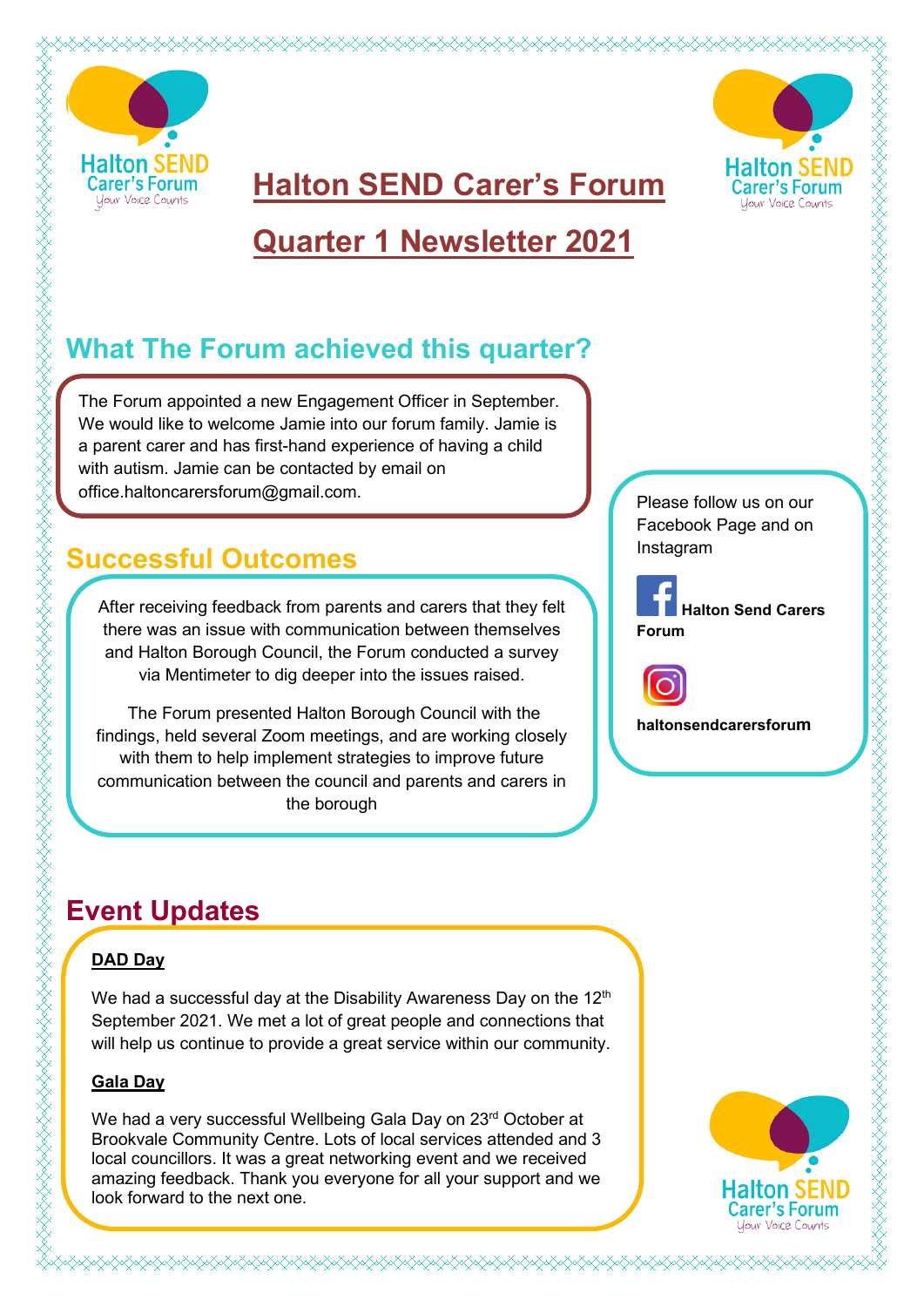### **Wheel of Fortune – Monthly Lottery**



We have introduced a monthly Wheel of Fortune Lottery.

It works by entering with your name at £5.00 per name. You can enter as many times as you like, as long as you are aged 18 and over.

To enter our monthly lottery you can email us at [info.haltoncarersforum@gmail.com](mailto:info.haltoncarersforum@gmail.com) or [office.haltoncarersforum@gmail.com](mailto:office.haltoncarersforum@gmail.com) or send us a message via our Facebook page.

All entries to be paid by the  $20<sup>th</sup>$  of each month, the live draw takes place on the  $30<sup>th</sup>$ 

### **Fundraising Opportunities**

#### **Easyfundraising**

We have registered with easyfundraising to help raise additional funds. This works by our supporters registering for free via the website or app and using it when making online purchases.

WWW.EASYFUNDRAISING.ORG.UK

The retailer then sends a free donation at no extra cost. Up to now there are 6,000 online retailers who will donate. As well as online shopping, if our supporters book a holiday, flights, train tickets and much more, we can also raise money. Please think of Halton SEND Carers Forum when making an online purchase.

### **Short Breaks**

Thank you to all our members who participated in the Mentimeter survey for Short Breaks. The results have since been fed back to Disabled Children's Service. The results have been put on our facebook page for public view.

A copy of the results can be obtained also by emailing us at [info.haltoncarersforum@gmail.com](mailto:info.haltoncarersforum@gmail.com)

In addition to the survey we would also like to thank everyone who attended the Short Breaks Coffee Evening where Children's, Parents and Carers views were shared with Halton Borough Council Commissioners for Short Breaks for services going forward in the borough.

If you have any ideas you would like to share then please email them to office.haltoncarersforum@gmail.com.